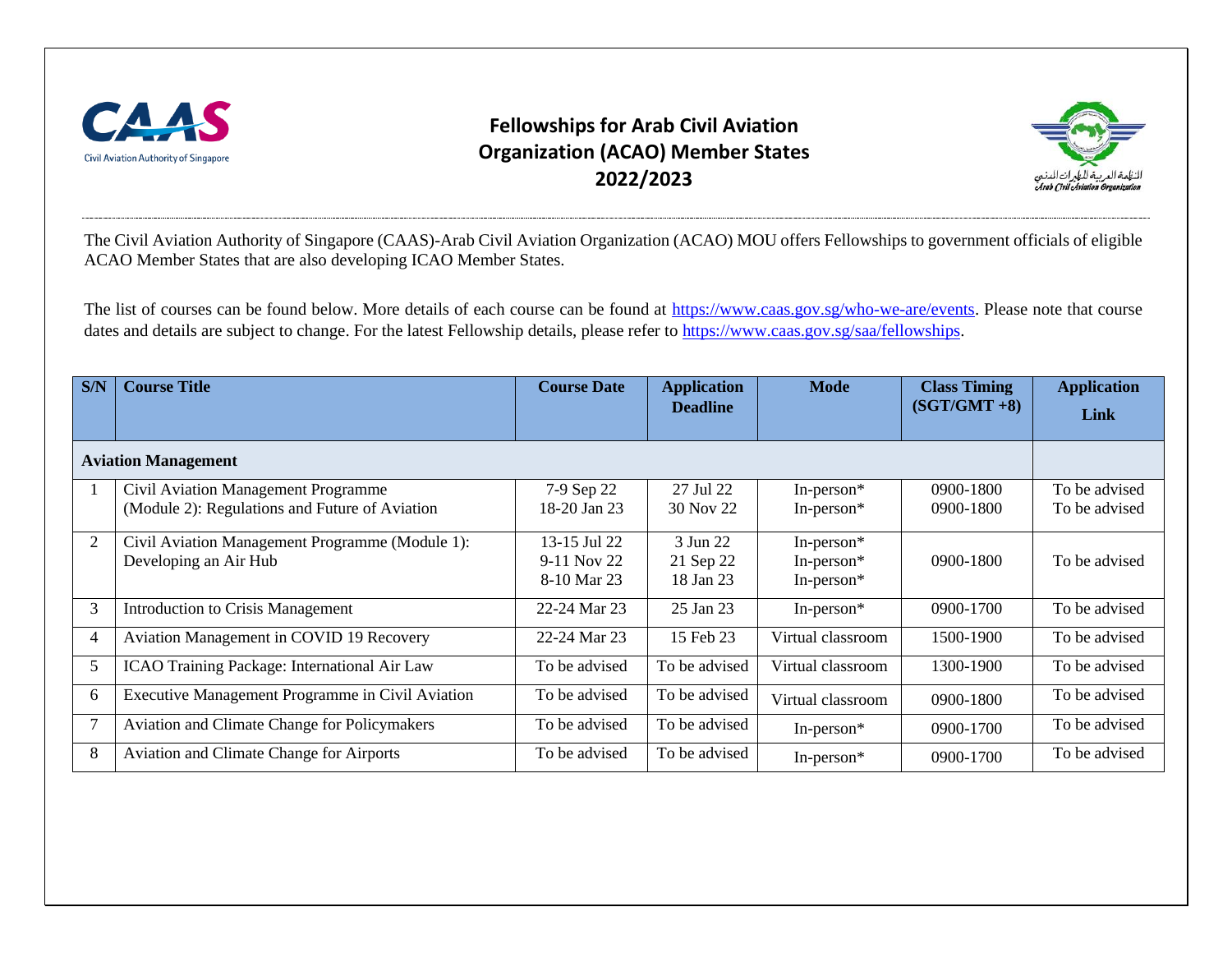|                             | <b>Aviation Safety</b>                                                                               |                                 |           |                   |            |               |
|-----------------------------|------------------------------------------------------------------------------------------------------|---------------------------------|-----------|-------------------|------------|---------------|
| 9                           | ICAO Training Package: Oversight of Competency-based<br>Training                                     | 13-17 Jun 22                    | 25 Apr 22 | In-person*        | 0900-1700  | Click here    |
| 10                          | ICAO Training Package: Personnel Licensing System                                                    | $20 - 24$ Jun 22                | 5 Jun 22  | Virtual classroom | 1300-1800  | Click here    |
| 11                          | <b>Aviation Security Training Centre - Risk Management</b><br>Workshop                               | 1-4 Aug 22                      | 13 Jun 22 | In-person*        | 0900-1700  | To be advised |
| 12                          | ICAO Annex 14 Requirements and Applications                                                          | 15-19 Aug 22                    | 27 Jun 22 | In-person*        | 0900-1700  | Click here    |
| 13                          | Crisis Management Workshop                                                                           | 5-9 Sep 22                      | 18 Jul 22 | In-person         | 0900-1700  | To be advised |
| 14                          | Principles and Philosophy of Aviation Rule-making                                                    | 23-24 Nov 22                    | 5 Oct 22  | In-person*        | 0900-1700  | To be advised |
| 15                          | ICAO Training Package: ICAO Government Safety<br><b>Inspector Operations Air Cargo Certification</b> | 9-13 Jan 23                     | 5 Dec 22  | Virtual classroom | 1300-1730  | To be advised |
| 16                          | Establishing and Operating an Independent Aircraft<br>Accident and Incident Investigation Authority  | $\frac{9 - 13 \text{ Jan}}{23}$ | 21 Nov 22 | In-person*        | 0900-1700  | Click here    |
| 17                          | <b>ICAO Training Package: Training Managers</b>                                                      | $6 - 10$ Feb 23                 | 2 Jan 23  | Virtual classroom | 1300-1800  | To be advised |
| 18                          | <b>Aircraft Accident Investigation Techniques</b>                                                    | 13-17 Feb 23                    | 9 Jan 23  | Virtual classroom | 1300-1830  | To be advised |
| 19                          | ICAO Training Package: CORSIA Verification                                                           | 27-30 Mar 23                    | 20 Feb 23 | Virtual classroom | 0800-1400  | To be advised |
| <b>Aviation Security</b>    |                                                                                                      |                                 |           |                   |            |               |
| 20                          | Introduction to Security Management Systems and<br><b>Security Culture</b>                           | 26-28 Jul 22                    | 21 Jun 22 | Virtual classroom | 1300-1800  | Click here    |
| 21                          | <b>Airport Security Supervisors</b>                                                                  | 17-26 Oct 22                    | 29 Aug 22 | In-person         | 0900-1700  | To be advised |
| 22                          | <b>Aviation Security National Inspectors</b>                                                         | 14-22 Nov 22                    | 26 Sep 22 | In-person         | 0900-1800  | To be advised |
| <b>Air Traffic Services</b> |                                                                                                      |                                 |           |                   |            |               |
| 23                          | Air Traffic Control Watch Managers                                                                   | 19-23 Sep 22                    | 1 Aug 22  | In-person*        | 0900 -1700 | Click here    |
| 24                          | Air Traffic Management Safety Investigation and<br>Analysis                                          | 31 Oct-4 Nov 22                 | 12 Sep 22 | In-person         | 0900 -1700 | Click here    |
| 25                          | Procedures and Design Process for PBN Airspace                                                       | 14-25 Nov 22                    | 26 Sep 22 | In-person         | 0900-1700  | To be advised |